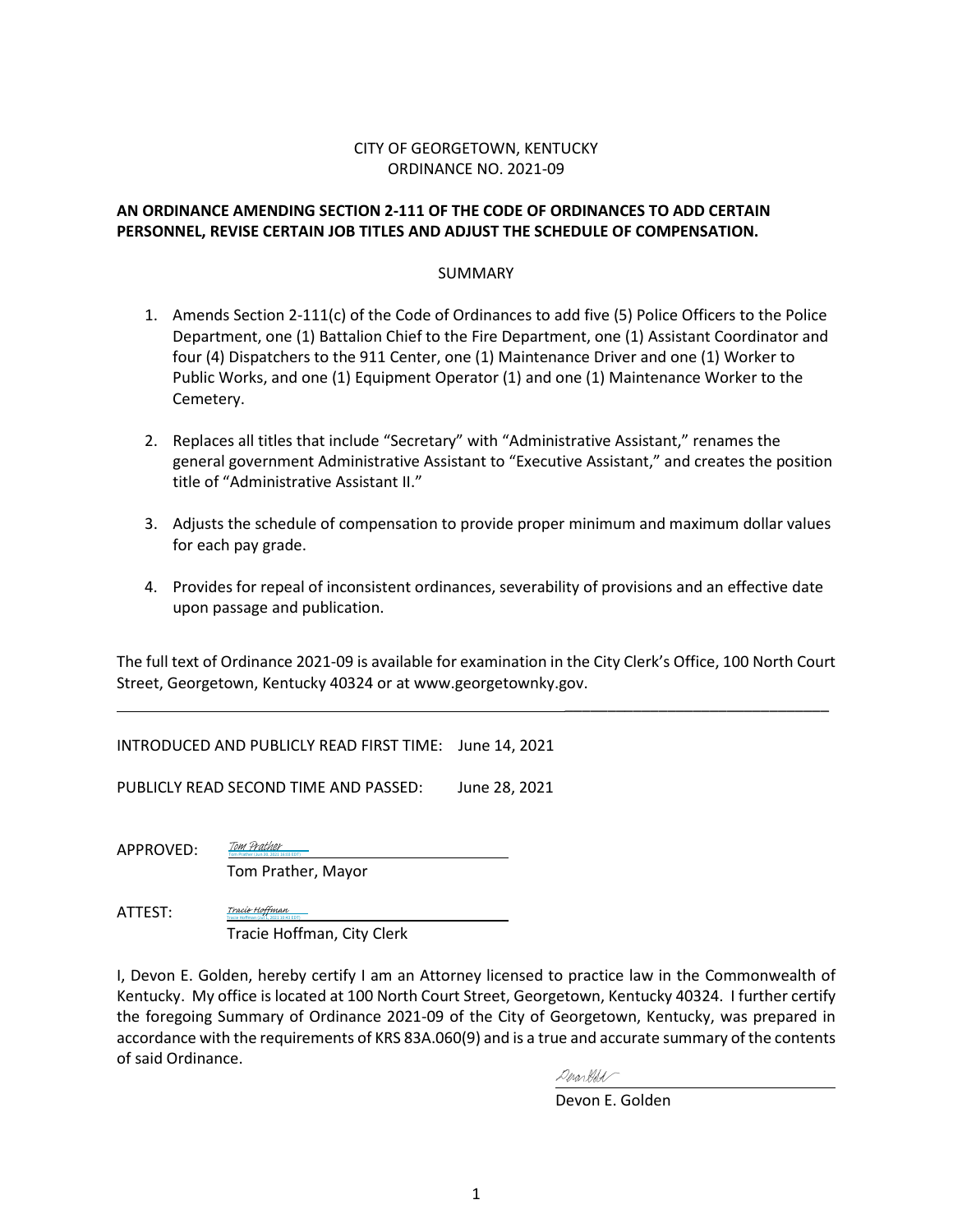### **CITY OF GEORGETOWN ORDINANCE NO. 2021-09**

### **AN ORDINANCE AMENDING SECTION 2-111 OF THE CODE OF ORDINANCES TO ADD CERTAIN PERSONNEL, REVISE CERTAIN JOB TITLES AND ADJUST THE SCHEDULE OF COMPENSATION.**

SPONSORS: David Lusby and Connie Tackett

NOW, THEREFORE, be it ordained by the City of Georgetown, Kentucky:

### **SECTION ONE**

Section 2-111(c) of the Code of Ordinances is hereby amended to read as follows:

### **GENERAL GOVERNMENT**

| Mayor (This is statutory and not being created by this ordinance)      |          | $\mathbf 1$  |
|------------------------------------------------------------------------|----------|--------------|
| City Clerk (This is statutory and not being created by this ordinance) |          | $\mathbf{1}$ |
|                                                                        |          |              |
| {Administrative} Executive Assistant                                   | Grade 7  | 1            |
| <b>Chief Administrative Officer</b>                                    | Grade 12 | $\mathbf 1$  |
| City Attorney                                                          | Grade 11 | $\mathbf 1$  |
| <b>Human Resources Director</b>                                        | Grade 11 | $\mathbf{1}$ |
| Human Resources Specialist                                             | Grade 8  | 1            |
| Deputy Clerk                                                           | Grade 6  | 1            |
| <b>City Engineer</b>                                                   | Grade 11 | $\mathbf{1}$ |
| <b>Engineering Technician</b>                                          | Grade 9  | $\mathbf 1$  |
| <b>Finance Director</b>                                                | Grade 11 | $\mathbf{1}$ |
| <b>Finance Specialist</b>                                              | Grade 7  | $\mathbf 1$  |
| Finance/Legal Specialist                                               | Grade 7  | $\mathbf{1}$ |
| <b>Computer Specialist</b>                                             | Grade 9  | $\mathbf 1$  |
| <b>BUILDING INSPECTION</b>                                             |          |              |
| Director of Building Inspection                                        | Grade 10 | 1            |
| Senior Building Inspector                                              | Grade 9  | $\mathbf{1}$ |
| Senior HVAC Inspector                                                  | Grade 9  | $\mathbf{1}$ |
| <b>Building Inspector</b>                                              | Grade 8  | $\mathbf{1}$ |
| Permit Technician                                                      | Grade 6  | $\mathbf{1}$ |
| <b>POLICE</b>                                                          |          |              |
| Police Chief                                                           | Grade 11 | 1            |

Assistant Police Chief Grade 10 and 2012 1 and 2012 1 and 2012 1 and 2012 1 and 2012 1 and 2012 1 and 2012 1 and 2012 1 and 2012 1 and 2012 1 and 2012 1 and 2012 1 and 2012 1 and 2012 1 and 2012 1 and 2012 1 and 2012 1 and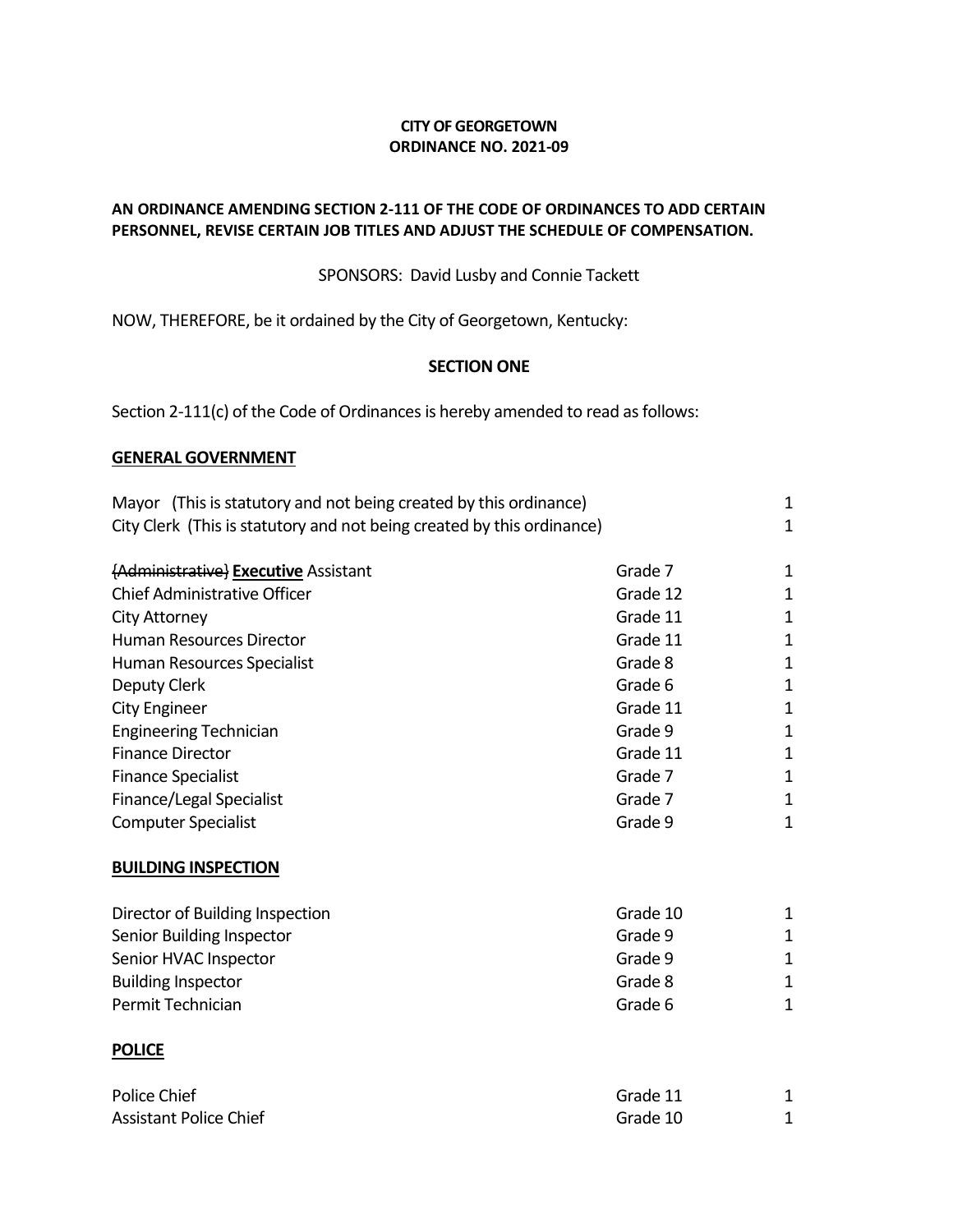| Captain                                          | Grade 9  | 1         |
|--------------------------------------------------|----------|-----------|
| Lieutenant                                       | Grade 8  | 5         |
| Sergeant                                         | Grade 7  | 8         |
| Police Officer II                                | Grade 6  | ${42}$ 47 |
| PPT Police Officer II / School Resource Officer  |          | 5         |
| Administrative {Secretary} Assistant II          | Grade 6  | 1         |
| {Secretary} Administrative Assistant             | Grade 5  | 1         |
| Receptionist                                     | Grade 4  | 1         |
| PTS Safety Officer                               |          | 1         |
| <b>PTS Crossing Guard</b>                        |          | 8         |
| Victim's Advocate                                | Grade 6  | 1         |
| PPT Victim's Advocate                            |          | 1         |
| <b>FIRE</b>                                      |          |           |
| <b>Fire Chief</b>                                | Grade 11 | 1         |
| <b>Assistant Fire Chief</b>                      | Grade 10 | 1         |
| <b>Battalion Chief</b>                           | Grade 9  | $\{3\}$ 4 |
| <b>Fire Marshal</b>                              | Grade 9  | 1         |
| Fire Inspector                                   | Grade 8  | 1         |
| Captain                                          | Grade 8  | 12        |
| Firefighter/EMT                                  | Grade 6  | 36        |
| <b>Administrative Assistant</b>                  | Grade 5  | 1         |
| Code Enforcement Officer                         | Grade 8  | 2         |
| PPT Administrative Assistant to Code Enforcement |          | 1         |

### **DISPATCH**

| <b>Assistant Coordinator</b> | Grade 7 |             |
|------------------------------|---------|-------------|
| <b>TAC Officer</b>           | Grade 6 |             |
| <b>Shift Supervisor</b>      | Grade 6 | 3           |
| Dispatcher                   | Grade 5 | $\{46\}$ 20 |
| PPT Dispatcher               |         |             |

### **PUBLIC WORKS**

| Director of Public Works/Sanitation   | Grade 11 |           |
|---------------------------------------|----------|-----------|
| Supervisor of Public Works/Sanitation | Grade 9  |           |
| Crew Leader                           | Grade 8  |           |
| {Secretary} Administrative Assistant  | Grade 5  |           |
| <b>Maintenance Driver</b>             | Grade 5  | $\{5\} 6$ |
| <b>Equipment Operator</b>             | Grade 5  |           |
| Maintenance Worker                    | Grade 4  | $\{4\}$ 5 |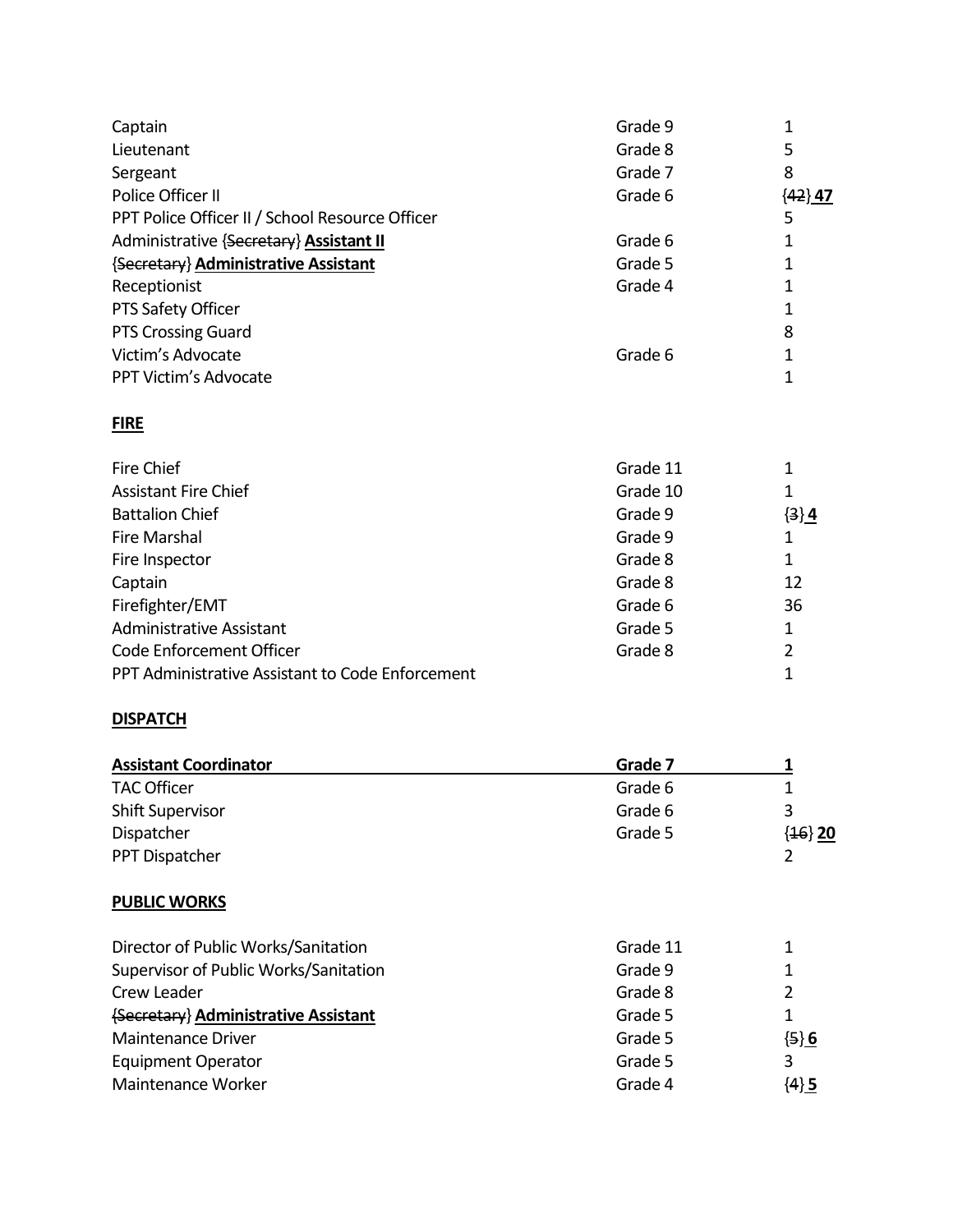### **SANITATION**

| Crew Leader                 | Grade 8 | $\mathbf{1}$ |
|-----------------------------|---------|--------------|
| <b>Sanitation Worker</b>    | Grade 4 | 6            |
| <b>Sanitation Driver</b>    | Grade 5 | 8            |
| Diesel Mechanic             | Grade 8 | 1            |
| Mechanic                    | Grade 6 | 1            |
| <b>RECYCLING</b>            |         |              |
| <b>Recycling Supervisor</b> | Grade 8 | 1            |
| <b>Recycling Worker</b>     | Grade 5 | 1            |
| PPT Recycling Worker        |         | 1            |
| <b>CEMETERY</b>             |         |              |
| Sexton                      | Grade 8 | 1            |
| <b>Equipment Operator</b>   | Grade 5 | $\{1\}$ 2    |
| <b>Maintenance Worker</b>   | Grade 4 |              |
| <b>PPT Maintenance</b>      |         | $\mathbf 1$  |

### **REVENUE**

\* Staff of the Georgetown/Scott County Revenue Commission, while not employees of the City, are administratively associated with the City for various personnel matters including, but not limited to, payroll, benefits, CERS participation/reporting, and personnel policies.

### TOTAL CITY OF GEORGETOWN POSITIONS {217} **232**

### **SECTION TWO**

Article IV of the Code of Ordinances, Section 2-111, entitled "Personnel and Pay Classification Plan," is hereby amended as follows:

### **Sec. 2-111. Personnel and pay classification plan.**

- (a) The purpose of this section is to comply with the requirements of KRS 83A.070(4), providing that each city shall fix the compensation of city employees in accordance with a personnel and pay classification plan which plan shall be adopted by ordinance.
- (b) There is hereby adopted by reference, "personnel policies and procedures," such document being on file in the clerk-treasurer's office,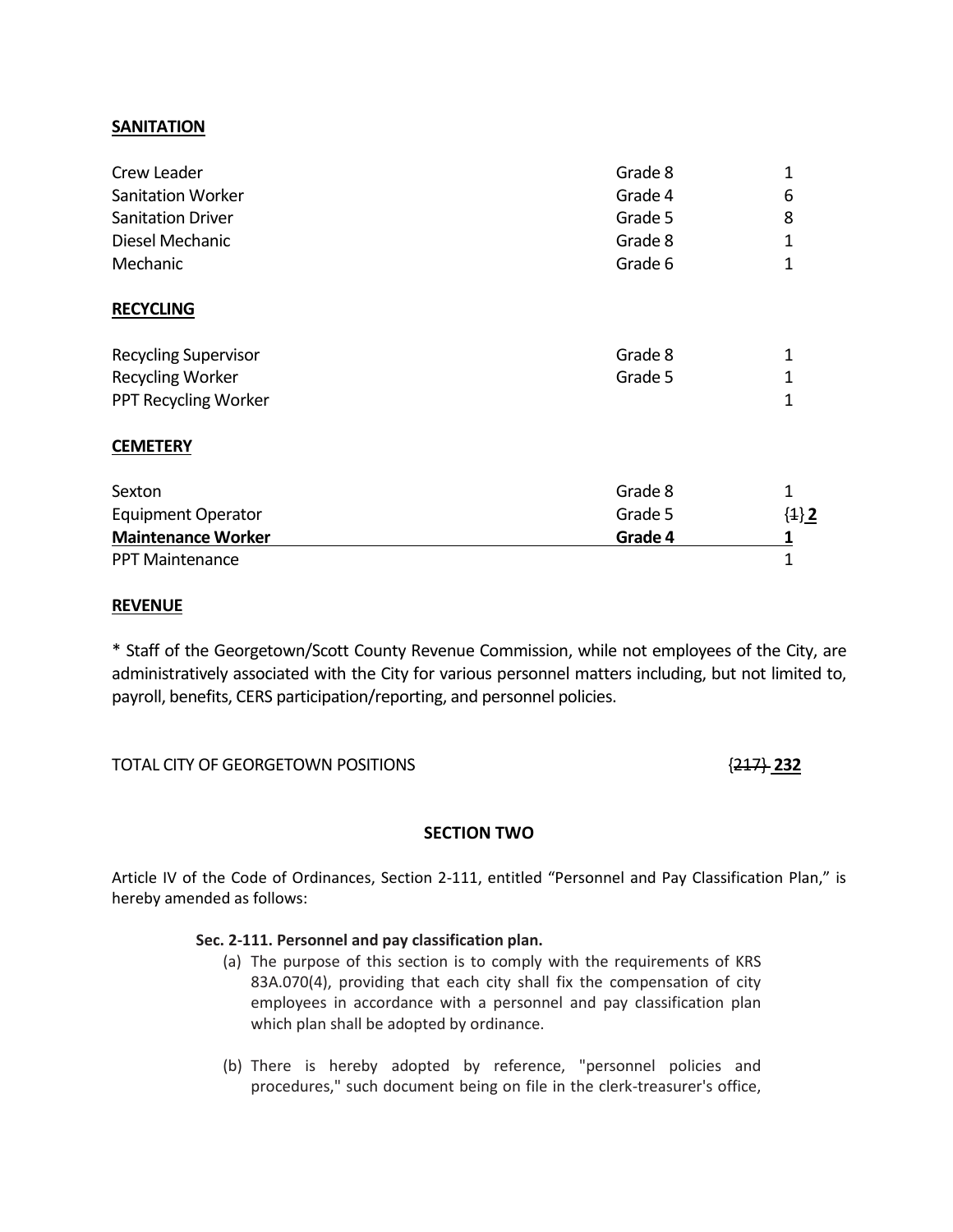made a part hereof, incorporated herein by reference, and marked "Exhibit A" for purposes of identification.

(c) Those positions of employment as are set forth in "Exhibit B" on file in the clerk-treasurer's office, made a part hereof, and incorporated herein by reference, are hereby established as authorized positions of employment, and the system of classification as set forth in the document is hereby adopted.

### **City of Georgetown Schedule of Compensation**

### **Pay Grade Ranges**

| Min             | Max           |
|-----------------|---------------|
|                 | Grade 4       |
| $\{522,600\}$   | $\{547,400\}$ |
| <u>\$31,200</u> | \$49,000      |
|                 | Grade 5       |
| $\{525,700\}$   | $\{551,300\}$ |
| \$33,000        | \$57,000      |
|                 | Grade 6       |
| $\{529,400\}$   | ${555,000}$   |
| \$36,000        | \$63,000      |
|                 | Grade 7       |
| ${533,300}$     | ${560,000}$   |
| \$40,000        | \$67,000      |
|                 | Grade 8       |
| ${535,600}$     | ${565,200}$   |
| \$45,000        | \$77,000      |
|                 | Grade 9       |
| ${538,100}$     | ${567,700}$   |
| \$50,000        | \$82,000      |
|                 | Grade 10      |
| ${4,48,400}$    | ${578,000}$   |
| \$65,000        | \$92,000      |
|                 | Grade 11      |
| ${559,100}$     | ${5103,900}$  |
| \$79,000        | \$106,000     |
|                 | Grade 12      |
| \$100,000       | \$150,000     |
|                 |               |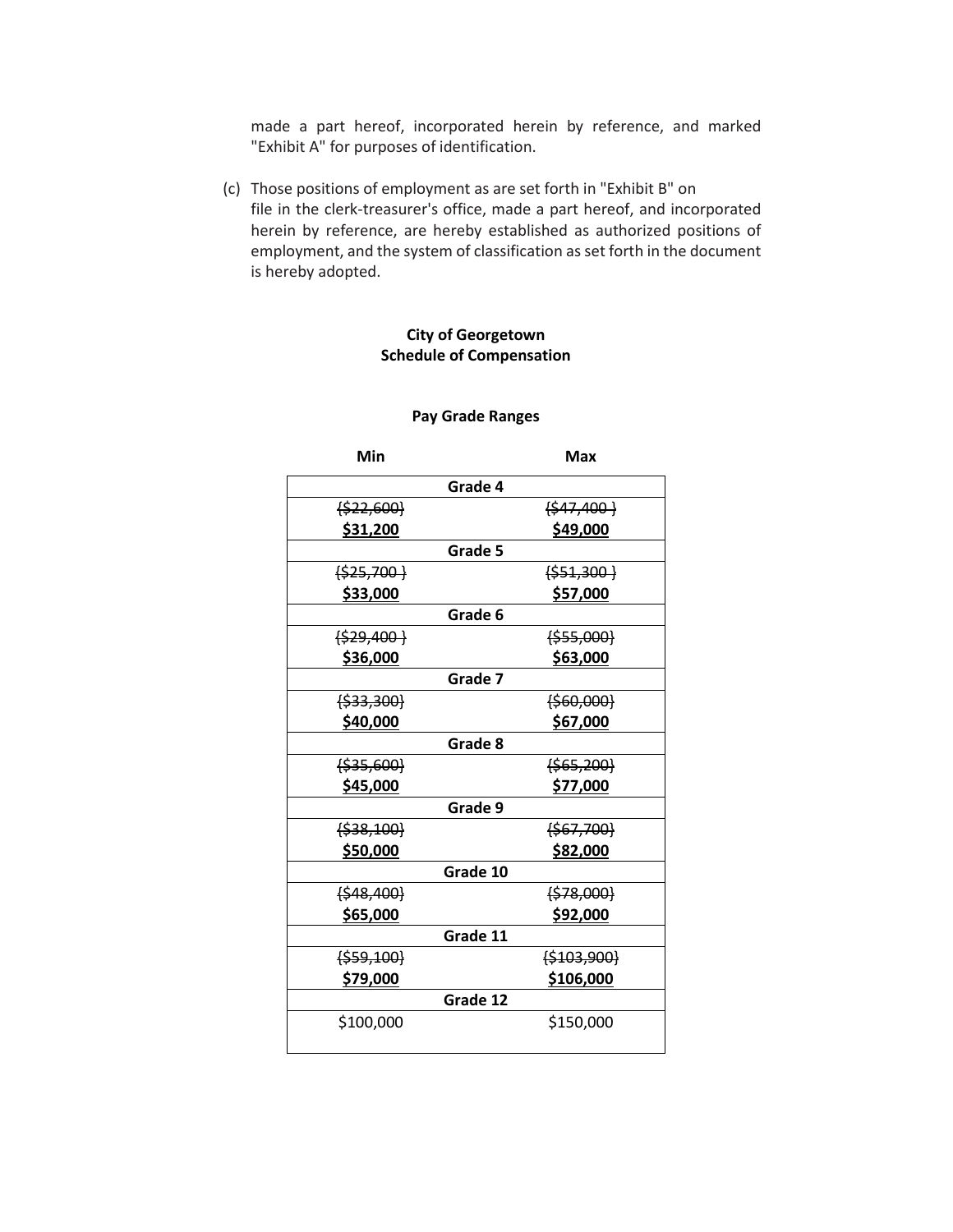### **SECTION THREE**

Any and all existing ordinances inconsistent with this ordinance are repealed.

### **SECTION FOUR**

If any section, subsection, sentence, clause, or phrase of this ordinance is held unconstitutional or otherwise invalid, such infirmities shall not affect the validity of the remaining portions of this ordinance.

### **SECTION FIVE**

This ordinance shall take effect after its passage and publication according to law.

**PUBLICLY INTRODUCED AND READ FIRST TIME: JUNE 14, 2021**

**PUBLICLY READ SECOND TIME AND PASSED: June 28, 2021**

APPROVED: Tom Prather (Jun 30, 2021 16:03 EDT) Tom Prather, Mayor

Tom Prather

 $\frac{Trace\; H\text{ of }H\text{,} }{Trace\;H\text{ of }H\text{,} 2021\;10:43\;\text{EDT}}$ 

Tracie Hoffman, City Clerk